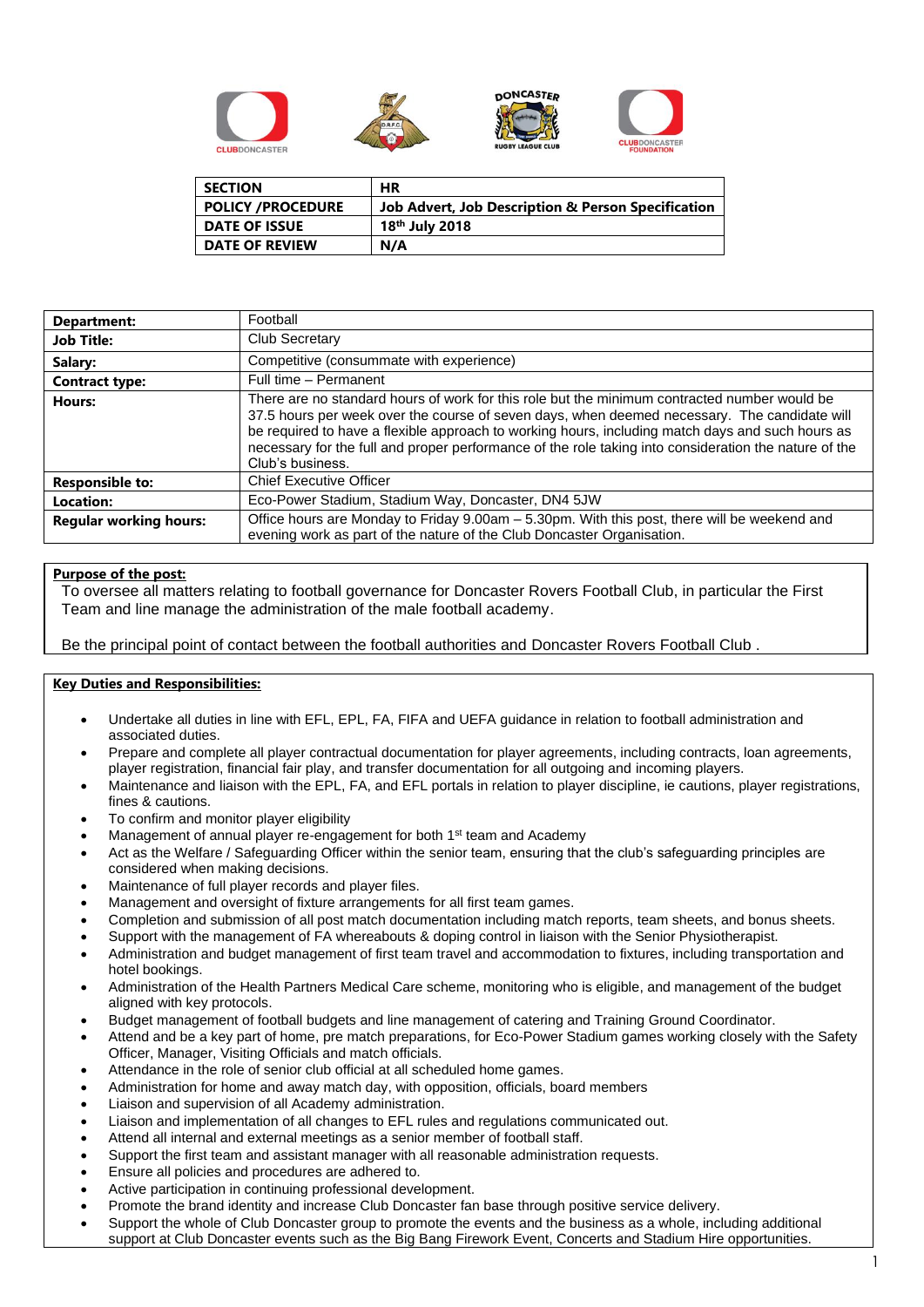- Act at all times with utmost good faith to the Club(s) and the Company.
- Devote full attention and ability to fulfilment of the duties required by the role.
- To work closely with, maintain good relationships, and collaborative working practices
- To work with colleagues throughout Club Doncaster to extend knowledge and skills in order to identify and develop best practice.
- To undertake such other duties, training and/or hours of work as may be reasonably required and which are consistent with the general level of responsibility of this job.
- To maintain the quality of service provision, regularly evaluating work and seeking to make improvements
- Present a professional image when dealing with both internal and external contacts and partners, acting in a professional manner at all times.
- To cover as and when required at other departments within the Club Doncaster Group
- To undertake such other duties, training and/or hours of work as may be reasonably required and which are consistent with the general level of responsibility of this job.

### **Club Doncaster Staff competencies:**

#### **Our Values**

- We are professional in all we do
- We manage our business with respect and integrity
- Pride, passion and performance
- Open, honest brave
- Consistent innovation in all we do
- Energy, enthusiasm, humility
- Win-win relationships

#### **Putting our clients first**

- Demonstrates a thorough understanding of the services across Club Doncaster and how these relate to and are affected by the needs and objectives of the organisation
- Knows who the clients are, understands our clients' needs and works hard to ensure that these are met
- Develops positive relationships with clients, handling dissatisfied or awkward clients effectively
- View the resolution of clients' problems as an opportunity to retain and secure future business
- Ensures all clients are dealt with in a proficient and friendly manner, with respect and integrity at all times

#### **Getting things done**

- Performs all assigned tasks and procedures efficiently and in a timely manner
- Takes personal responsibility for own actions and decisions and displays a sense of energy and commitment to achieve results that stimulate others to succeed
- Works hard to reach or exceed personal targets and section goals and can take responsibility for several different tasks at a time
- Accepts responsibility for problems that occur and retains ownership until they are resolved, either personally or by someone else
- Manages own time and resource effectively, with appropriate planning and prioritising in advance to improve efficiency
- Uses initiative to act without constantly referring to others and perseveres with repetitive and mundane tasks

### **Flexibility**

- Accepts doing things differently to improve efficiency and reacts positively to changing objectives, priorities and workloads
- Willingly takes on extra responsibility and, where necessary, will work additional or irregular hours to meet the needs of the organisation
- Put forward suggestions and ideas about new and better ways of doing things
- Learns rapidly, adjusting to new situations as they occur
- Demonstrates a commitment to deliver a high quality service at all times

### **Communication skills**

- Communicates effectively and confidently in individual and group situations, contributing and asking questions where appropriate
- Listen to and respects other people's views and opinions
- Any written work required by the role is clear, accurate and to the point
- Presents facts and ideas in a concise and persuasive manner
- Ensures all written correspondence is fluent and structured, using appropriate style and language
- Uses the correct communication technique to suit the situation

### **Managing Self /Relationships**

• Develops open and effective relationships with all colleagues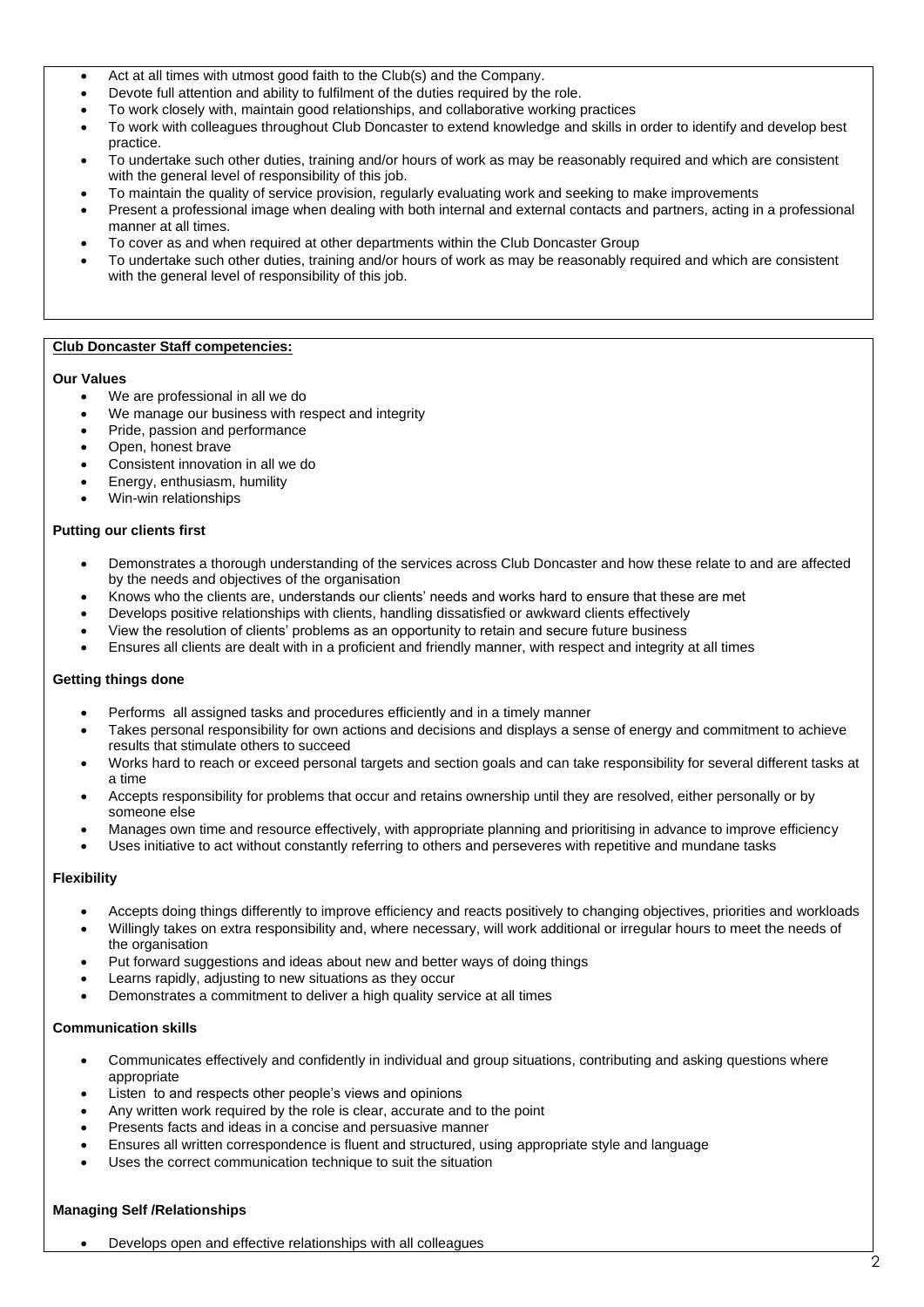- Awareness of impact of own behaviour on others and is able to modify approach or style to achieve results
- Can discuss differences openly and without recrimination
- Share information and keeps all relevant parties informed
- Works to improve self by being pro-active in job function and in assessing training and development needs
- Keep difficulties in perspective and maintain performance and effectiveness in the face of conflicts, tight deadlines, excess workloads and unreasonable client/customer
- Aware of the goals and targets of Club Doncaster ensuring actions contribute towards achieving them

## **Important information**

The above mentioned duties and responsibilities should be regarded as neither exclusive nor exhaustive as the post holder may be required to undertake other reasonably determined duties and responsibilities, commensurate with the grading of the post, without changing the general character of the post.

Applicants must hold a full driving licence with access to a suitable vehicle and have in date MOT, Road tax and relevant insurance if they are intending to do business mileage for Club Doncaster. It is the employee's responsibility to ensure up to date documentation is provided to Club Doncaster.

Club Doncaster is committed to safeguarding and promoting the welfare of children and young people and expects all staff and employees to share this commitment. This role involves work with young people and is may be subject to Enhanced Criminal Records Bureau (CRB) checks. Clearance through The FA CRB system is required. As such this post is exempt for the Rehabilitation of Offenders Act (1974) and the applicant must disclose all previous convictions including spent convictions.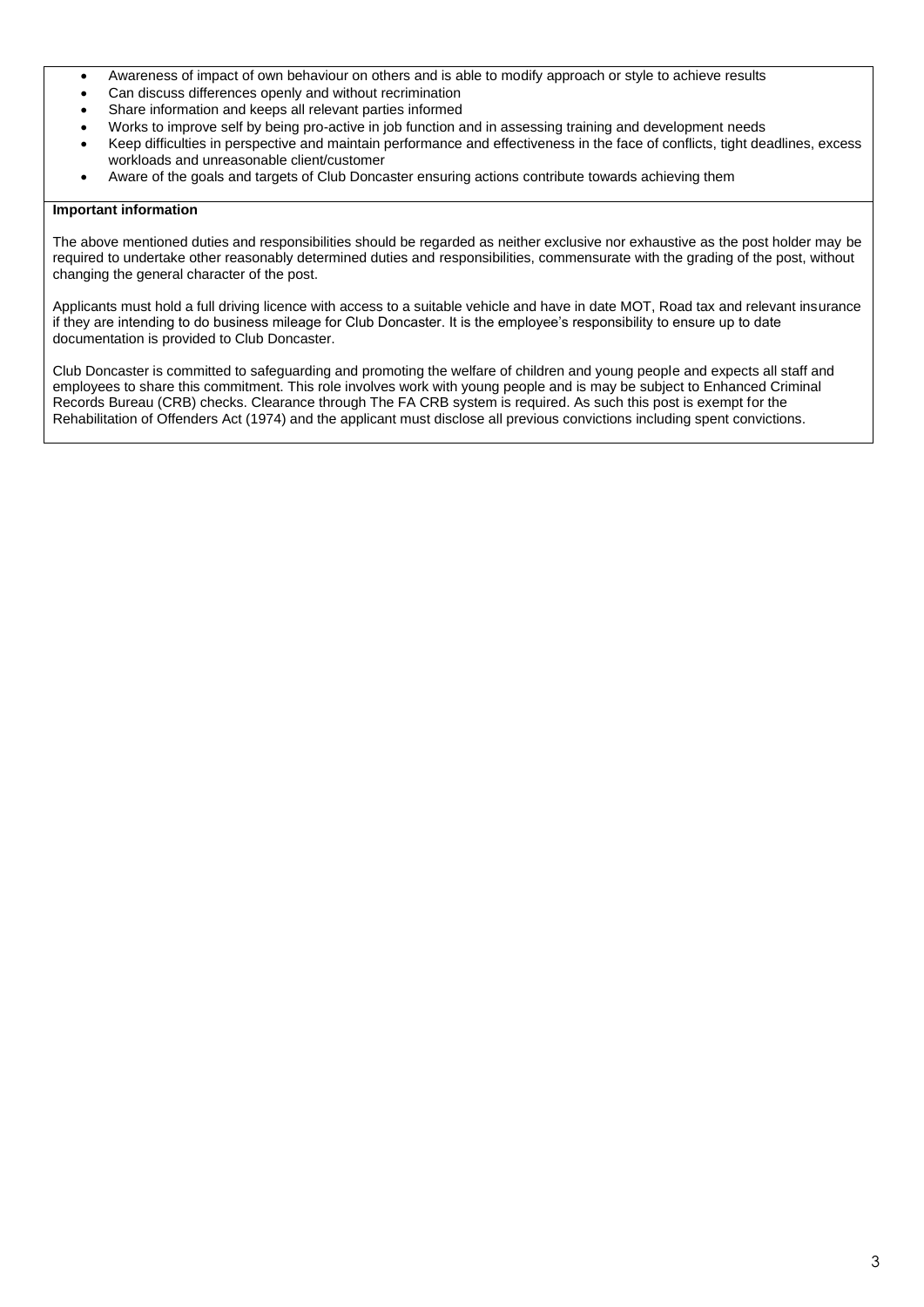# **Personal Skills/Characteristics**

|                                                                                                                                               | <b>Essential</b> | <b>Desirable</b> | Method of<br><b>Assessment</b><br>(List Code<br>Below) |
|-----------------------------------------------------------------------------------------------------------------------------------------------|------------------|------------------|--------------------------------------------------------|
| <b>Experience</b>                                                                                                                             |                  |                  |                                                        |
| Minimum of 3 years' experience within a professional football club, league it<br>or governing body level as a Club Secretary or similar role. | X<br>X           |                  | AF/I                                                   |
| Proven track record of delivering multiple priorities during busy periods such<br>as transfer windows and pre season times.                   |                  | X                | AF/I                                                   |
| Experience of supporting & managing budgets.                                                                                                  |                  | X                | AF/I                                                   |
| Experience of preparing legal contracts within the professional sport<br>environment.                                                         | X                |                  | AF/I                                                   |
| Working within a team and coordinating team members                                                                                           | X                |                  | AF/I                                                   |
| Excellent written and verbal communication skills                                                                                             | X                |                  | AF/I                                                   |
| Ability to plan own workload and prioritise                                                                                                   | X                |                  |                                                        |
| <b>Qualifications and training</b>                                                                                                            |                  |                  |                                                        |
| Evidence of formal education detailing a good level of general education.                                                                     | X                |                  | AF/I                                                   |
| Formal IT experience, or previous experience of computer related invoicing<br>and tracking systems                                            | X                |                  | AF/I                                                   |
| Special skills and knowledge                                                                                                                  |                  |                  |                                                        |
|                                                                                                                                               |                  |                  |                                                        |
| A strong understanding of the football regulations and rules in relation to<br>English football via the FA and EFL                            | X                |                  | AF/I                                                   |
| An understanding of and a commitment to equal opportunities issues both<br>in the workplace and the wider community                           | X                |                  | AF/I                                                   |
| Proficient in use of Microsoft Office systems e.g. Office, Excel, Access and<br>PowerPoint or equivalent system                               | X                |                  | AF/I                                                   |
| Knowledge of existing participation networks within Yorkshire.                                                                                |                  | X                | AF/I                                                   |